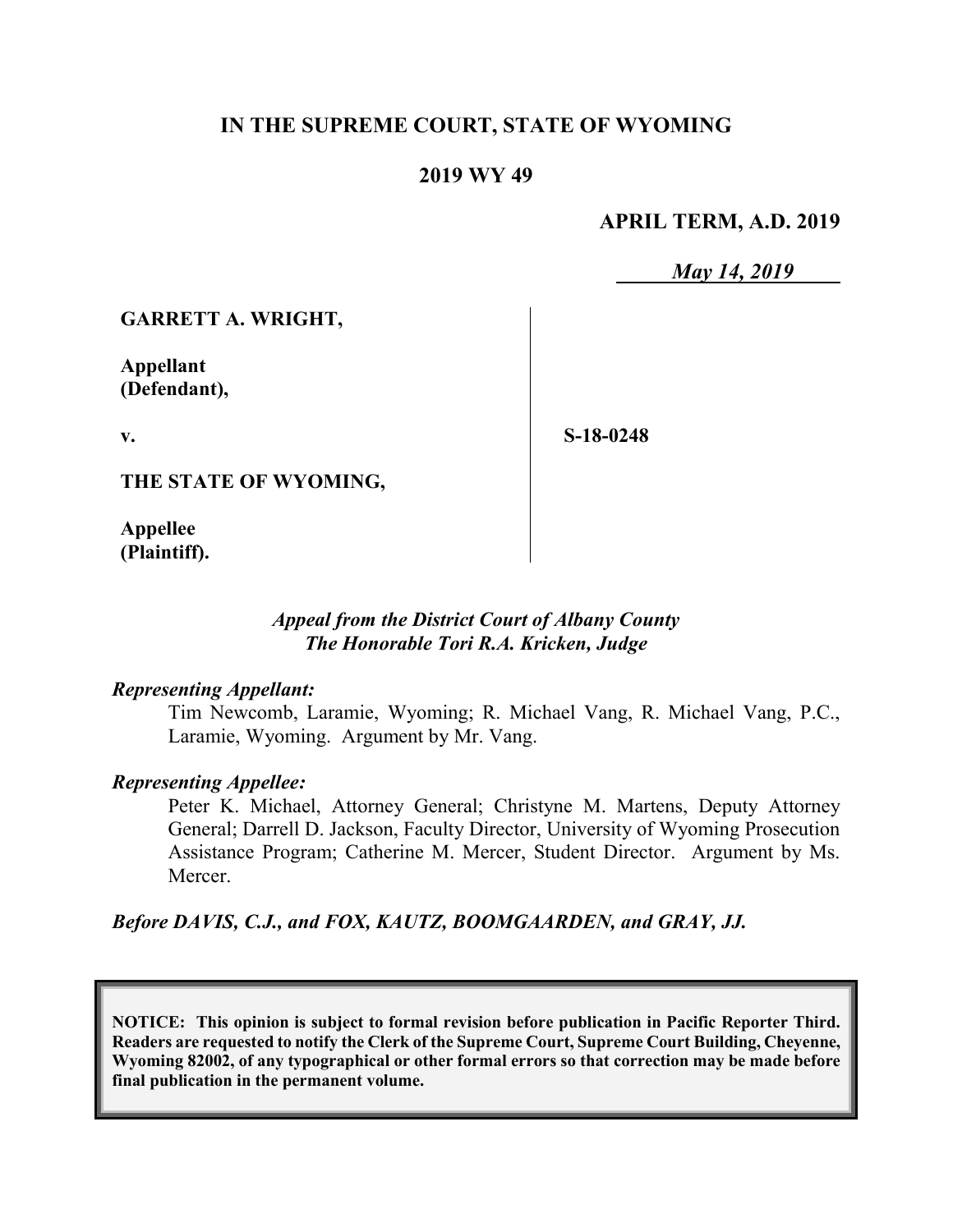## **BOOMGAARDEN, Justice.**

[¶1] Appellant, Garrett A. Wright, entered a conditional guilty plea to the charge of possession of marijuana (third or subsequent offense), reserving his right to appeal the district court's denial of his motion to suppress evidence. Finding no error, we affirm the denial of the motion to suppress and, hence, Mr. Wright's conviction and sentence.

#### *ISSUE*

[¶2] Mr. Wright presents the following issue on appeal: Did the warrantless detention of Mr. Wright violate the Fourth Amendment and Wyoming Constitution Article I, §§ 4, 6 and 36?

## *FACTS*

[¶3] In preparation to direct traffic from the Albany County Fairgrounds at the end of the Jubilee Days rodeo on the evening of July 15, 2017, Laramie Police Officer Christopher Cleven and another officer parked their patrol cars in the middle of Highway 287 with lights flashing. Officer Cleven wore his department-issued helmet and safety vest, and stood positioned to stop traffic heading northbound on Highway 287 in order to allow vehicles to exit the fairgrounds. As Officer Cleven signaled with his flashlight for oncoming traffic to stop, an approaching pickup truck maintained highway speed until it was within 150 feet of Officer Cleven. The truck then rapidly decreased speed and came to a complete stop after veering onto the right shoulder, about 30 feet past Officer Cleven.

[¶4] Officer Cleven found Mr. Wright in the truck, looking dazed and moving items from the center console to behind the driver's seat. Rather than rolling down his window as Officer Cleven asked, Mr. Wright lit a cigarette. When Mr. Wright finally rolled his window down, Officer Cleven immediately smelled a strong odor of marijuana. After taking a Standard Field Sobriety Test, Mr. Wright told Officer Cleven he had smoked marijuana at noon that day and there was marijuana in the center console. Officer Cleven searched the vehicle, finding marijuana and a glass pipe with marijuana residue.

[¶5] Mr. Wright moved to suppress the evidence,<sup>[1](#page-1-0)</sup> challenging the validity and scope of the stop for a variety of reasons. At the evidentiary hearing, Mr. Wright abandoned several of his arguments and focused entirely on the justification for the initial stop of his vehicle. He also conceded that if the district court concluded that the stop was justified, then the remainder of the detention, and ultimate search, was justified. Following the hearing, the district court denied the motion, finding probable cause justified the initial stop, and allowed

<span id="page-1-0"></span><sup>&</sup>lt;sup>1</sup> Mr. Wright's counsel inadvertently filed two motions to suppress on September 28, 2017. The State filed a combined response to the motions, and the district court's order treated Mr. Wright's filings as a single motion.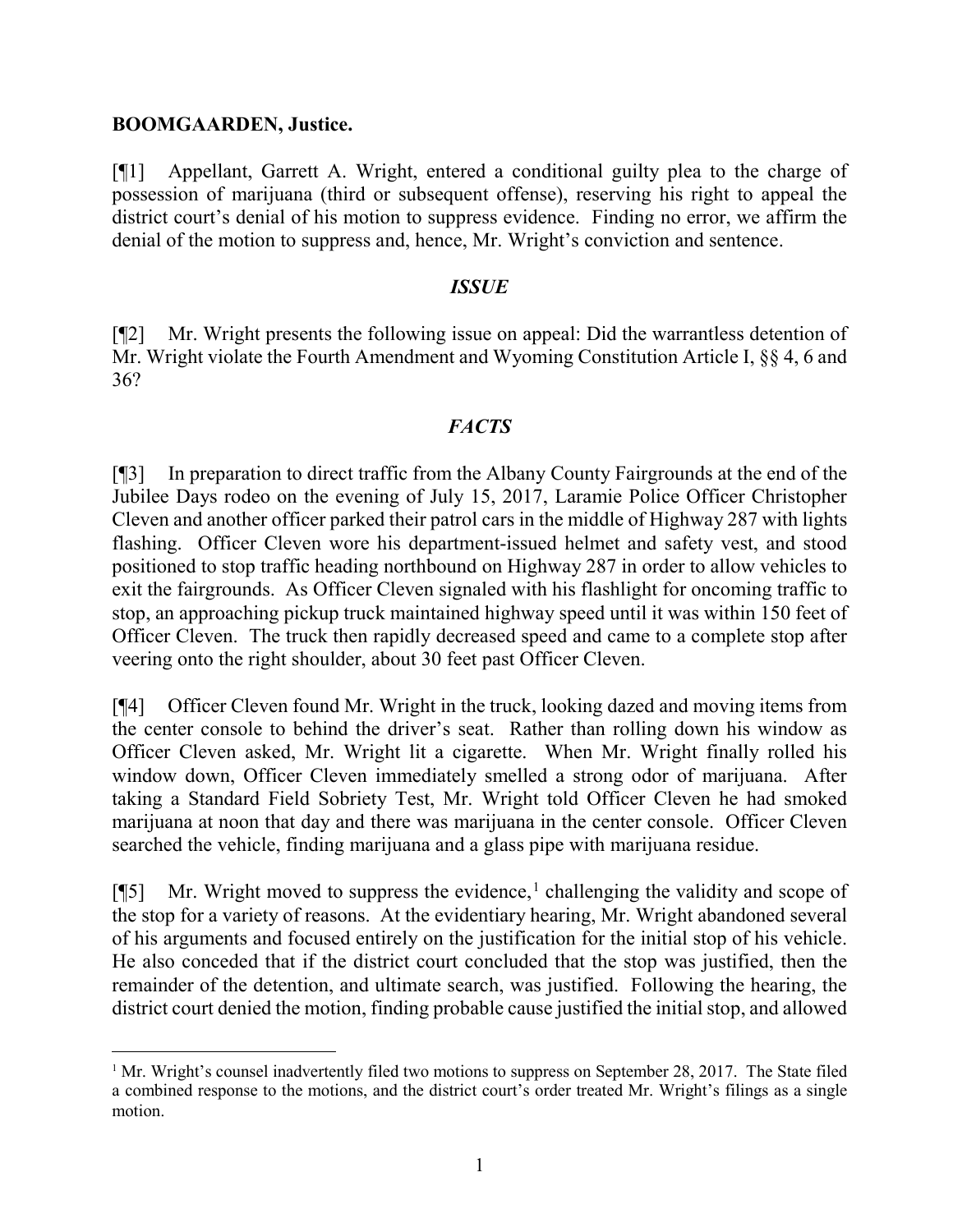Mr. Wright to enter a conditional guilty plea pursuant to W.R.Cr.P. 11(a)(2). The district court sentenced Mr. Wright to three to five years' incarceration, with credit for time previously served, and suspended the sentence subject to three years' supervised probation. Mr. Wright timely appealed.

#### *STANDARD OF REVIEW*

[¶6] We review de novo the question of whether Officer Cleven legally detained Mr. Wright. *Rodriguez v. State*, 2018 WY 134, ¶ 15, 430 P.3d 766, 770 (Wyo. 2018) (citation omitted). However, in reviewing the denial of Mr. Wright's motion to suppress, we adopt the district court's factual findings unless those findings are clearly erroneous, *id*, and view the evidence in the light most favorable to the district court's decision. *Kunselman v. State*, 2008 WY 85, ¶ 9, 188 P.3d 567, 569 (Wyo. 2008) (citations omitted).

## *DISCUSSION*

[¶7] Mr. Wright claims that Officer Cleven unlawfully detained him because he was not violating any laws as he was traveling down the highway and was only stopped pursuant to an illegal temporary roadblock.<sup>[2](#page-2-0)</sup> He contends that the roadblock was illegal because Officer Cleven failed to comply with the statutory requirements set forth in Wyo. Stat. Ann. § 7- 17-101 through § 7-17-103 (LexisNexis 2017), and the roadblock otherwise failed to comport with Fourth Amendment standards. For these reasons, Mr. Wright alleges the unlawful detention violated his state and federal constitutional rights.<sup>[3](#page-2-1)</sup> Mr. Wright's contentions lack any merit.

[¶8] Wyoming law authorizes law enforcement officers to establish temporary roadblocks to slow or stop traffic for the purpose of "apprehending persons reasonably believed by the officers to be wanted for violation of the laws of this or any other state, or of the United States, and who are using any highway within the state." Wyo. Stat. Ann. § 7-17-102; Wyo. Stat. Ann.  $\S 7-17-101(a)(ii)$ . The district court found, and the record supports, that Officer Cleven was not slowing or stopping vehicles to apprehend a wanted suspect. Mr. Wright has presented no cogent argument to the contrary. Mr. Wright therefore was not stopped pursuant to a temporary roadblock.

<span id="page-2-0"></span><sup>&</sup>lt;sup>2</sup> To the extent Mr. Wright attempts to resurrect any assertions he initially raised in his motion to suppress, but abandoned at the suppression hearing, those assertions are now deemed waived. *See, e.g.*, *Rodriguez v. State*, 2019 WY 25, ¶ 37, 435 P.3d 399, 410 (Wyo. 2019); *Mathewson v. State*, 2019 WY 36, ¶ 41, 438 P.3d 189, 205–06 (Wyo. 2019).

<span id="page-2-1"></span><sup>&</sup>lt;sup>3</sup> The district court found the stop proper under both the state and federal constitutions; however, we address only Mr. Wright's arguments pertaining to the federal constitution as he has failed to provide any analysis that the outcome under the state constitution would differ from the outcome under the federal constitution. *Dixon v. State*, 2019 WY 37, ¶ 18, 438 P.3d 216, 226 (Wyo. 2019).